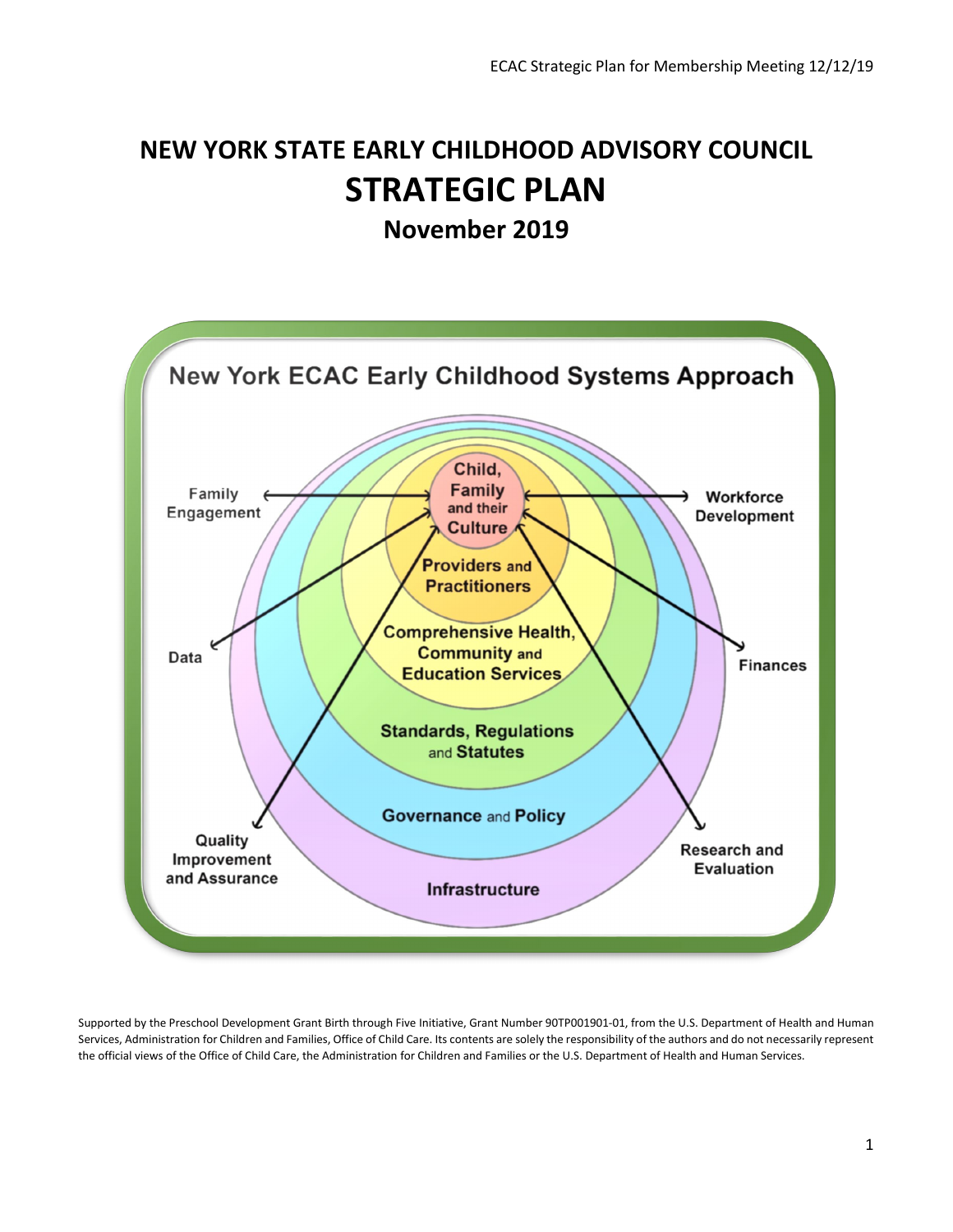# **Early Childhood Advisory Council Vision and Mission**

Vision: The ECAC believes every child in New York State should be healthy, learning and thriving in a family that is supported by a full complement of services and resources essential for successful development.

Mission: The ECAC will provide strategic direction and advice to the State of New York on early childhood issues. By monitoring and guiding the implementation of a range of strategies, the ECAC supports New York in building a comprehensive and sustainable early childhood system that will ensure success for all young children.

# **Strategic Plan Goals**

The ECAC developed a set of ten Goals, listed below. Each Goal has related Objectives and Activities, as well as Performance Measures and Progress Indicators that span three years.

## **GOAL 1**

**The ECAC strengthens its structures and capacity to provide strategic direction and formal recommendations to the Governor, while communicating to and engaging with its stakeholders and other agencies and organizations to ensure that every young child thrives in early childhood, particularly the most vulnerable populations.**

#### **Objectives**

**1-A: The ECAC makes recommendations to the Governor's Office to inform and support policy, funding, and innovation that insures a comprehensive early childhood agenda.** 

Activities

- 1. Support workgroups/teams to prioritize recommendations.
- 2. ECAC staff models a data informed and evidence-based approach by supplying supportive research and available NYS specific data in an accessible manner to accompany each recommendation.
- 3. Coordinate ECAC activities with statewide initiatives (and local initiatives where appropriate).
- 4. Establish topic-specific teams as needed to address challenges families of young children face such as homelessness, parental incarceration, and immigration and to make meaningful recommendations to the Governor.

## **1-B: Operationalize the ECAC commitment to equity, diversity, and inclusion in all ECAC structures, strategies, and engagement with stakeholders across the state.**

**Activities** 

- 1. Conduct an audit of the ECAC membership with regard to dimensions of diversity (race, gender, geographic representation, role and function) and design a recruitment plan to create a more inclusive body, per leadership from the ECAC Co-chairs.
- 2. Membership is committed to using an equity, diversity and inclusion lens in recommending policies, positions, best practices, and collaborative efforts.
	- Research resources on approaches and strategies for the ECAC to strengthen its use of a racial equity lens to positively impact underserved communities across the state.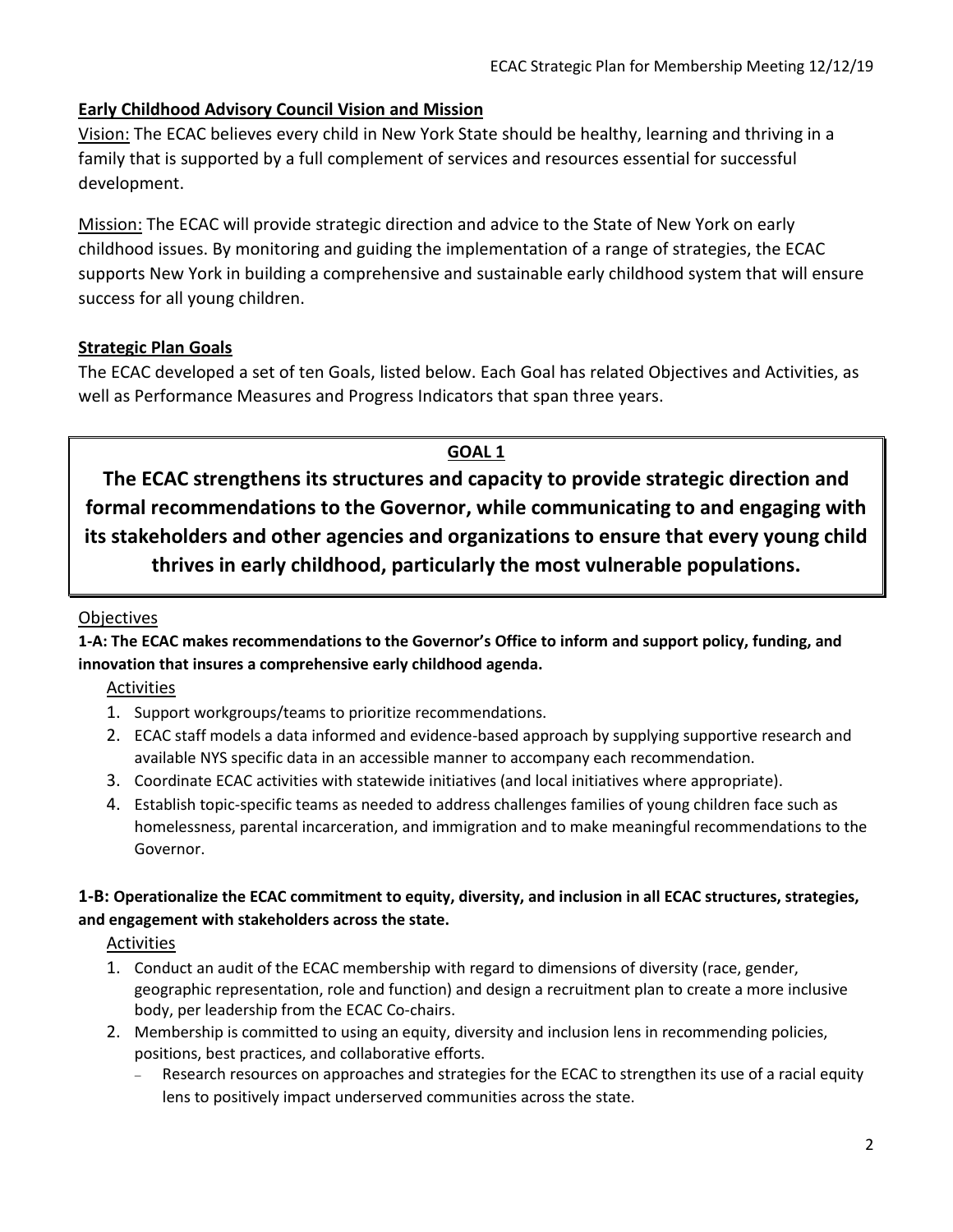- 3. Design ECAC meetings and workgroup structures to accomplish each of the Strategic Plan goals using these methods:
	- − Establish leadership assignments among ECAC teams and groups, provide staffing and support, and prioritize coordinated activities within and across the ECAC teams and groups to ensure efforts are integrated, aligned, efficient and results-oriented.
	- − Establish special topic teams to address challenges families of young children face such as homelessness, parental incarceration, and immigration to make recommendations to the Governor.

# **1-C: Promote a constant focus among state agencies to enhance system level policies, practices and collaborative activities that will ensure that every young child thrives in early childhood, particularly our most vulnerable populations.**

Activities

- 1. Research and develop a system building framework, prepare examples of financial, administrative and programmatic alignment for leveraging resources within and across services.
- 2. Engage the Council on Children and Families, Department of Health, Office of Mental Health, New York State Education Department, Office of Children and Family Services (Division of Child Care), and others to examine and adopt shared system building approaches that includes a racial equity lens to inform policy and practice.
- 3. Collaborate with agencies and organizations currently working with parents through a cultural lens to support culturally relevant practices.

# **1-D: Enhance the ECAC's role as a communication hub for sharing information with members, state agencies, organizations, families and the general public.**

**Activities** 

- 1. Develop structures and resources to implement a comprehensive communications strategy and update communication protocols for members in their role as ambassadors.
- 2. Expand the ECAC website and utilize it along with social media, print materials, and events to communicate with the wider public about the work of the ECAC.
- 3. Inventory statewide and community-based initiatives working across sectors to strengthen and expand services for young children and their families and use the ECAC website to highlight innovative strategies and promising 'scalable' practices that have been developed to improve child and family outcomes. Coordinate with other initiatives to leverage efforts across the state.

# **1-E: Convene an ECAC council for business leaders and philanthropists to inform economic, financing, and communication strategies for large scale system building, developing champions across the state, and inviting significant investments in early childhood.**

Activities

1. With ECAC partners, research and develop tools for business and philanthropic engagement and awareness, such as return on investment literature that explains the cost benefit of investments in early learning.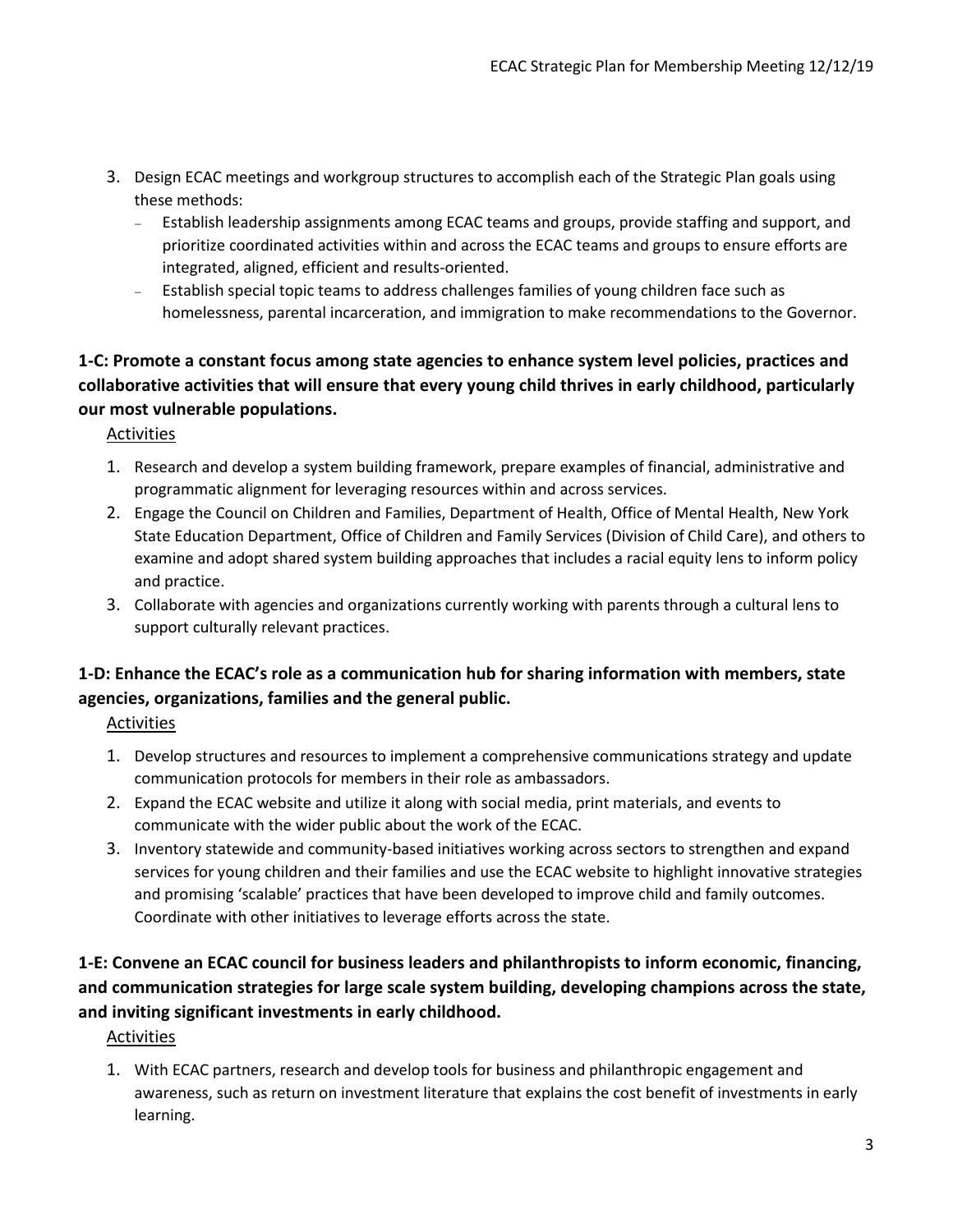- 2. Host an economic summit on early childhood investments, such as the benefits of a children's trust endowment.
- 3. Gather advice on business strategies for early childhood education programs, especially family and group family child care. Include stakeholders from unions representing family childcare, the Early Care and Learning Council, and QUALITYstarsNY to support the development of innovative strategies.

#### **Performance Measures** that will indicate that the goal has been achieved:

- A. The ECAC membership will be geographically and racially diverse. Parents and business leaders will be added to the membership of the ECAC. Member voices will represent a wide range of expertise, are valued and contribute to successful implementation of the Strategic Plan.
- B. Issues of equity will be elevated and supported through increased coordination and collaboration.
- C. Communication strategies will be comprehensive and accessible.
- D. Recommendations for the Governor's Office will be developed with appropriate evidence-based support.

| <b>Progress Indicators</b>            |                              |                                      |                          |                           |  |
|---------------------------------------|------------------------------|--------------------------------------|--------------------------|---------------------------|--|
| <b>Year One</b>                       |                              | <b>Year Two</b>                      |                          | <b>Year Three</b>         |  |
| ECAC co-chairs are analyzed current   | $\overline{\phantom{a}}$     | Co-chairs continue to seek a diverse | $\overline{\phantom{a}}$ | Recommendations are       |  |
| membership and recruit new diverse    |                              | membership.                          |                          | submitted to the          |  |
| members as needed.                    | $\overline{\phantom{a}}$     | Recommendations are submitted to     |                          | Governor's Office.        |  |
| Workgroups are established to         |                              | the Governor's Office                | $\blacksquare$           | Co-chairs continue to     |  |
| represent Strategic Plan sections and | $\qquad \qquad \blacksquare$ | Website analytics indicate a 50%     |                          | diversify membership.     |  |
| model cross-functional approach.      |                              | increase in visits and views.        |                          | Website analytics         |  |
| Website is updated. New materials     | $\overline{\phantom{a}}$     | ECAC writes and disseminates a       |                          | indicate a 75% increase   |  |
| are developed as needed to support    |                              | white paper on a topic determined    |                          | in visits and views.      |  |
| workgroup products.                   |                              | by the membership (home visiting,    | $\overline{\phantom{a}}$ | Outreach plan has been    |  |
| Recommendations are submitted to      |                              | developmental screening, early       |                          | executed and resources    |  |
| the Governor's Office.                |                              | intervention and inclusion etc.).    |                          | have been shared with     |  |
| Business leaders are added to the     |                              | A toolkit has been designed and      |                          | underrepresented and      |  |
| ECAC and plan summit.                 |                              | disseminated to all early childhood  |                          | vulnerable populations.   |  |
| <b>ECAC</b> writes and disseminates a |                              | education small business in          | $\blacksquare$           | <b>ECAC</b> writes and    |  |
| paper on equity in a mixed-delivery   |                              | collaboration with state partners.   |                          | disseminates policy brief |  |
| system.                               | $\overline{\phantom{m}}$     | Plan has been implemented to share   |                          | and recommendations       |  |
| Outreach plan has been made to        |                              | resources with underrepresented      |                          | building on the white     |  |
| share resources with                  |                              | and vulnerable populations via       |                          | paper developed and       |  |
| underrepresented and vulnerable       |                              | website and other communication      |                          | disseminated in year two. |  |
| populations.                          |                              | vehicles.                            |                          |                           |  |
|                                       |                              |                                      |                          |                           |  |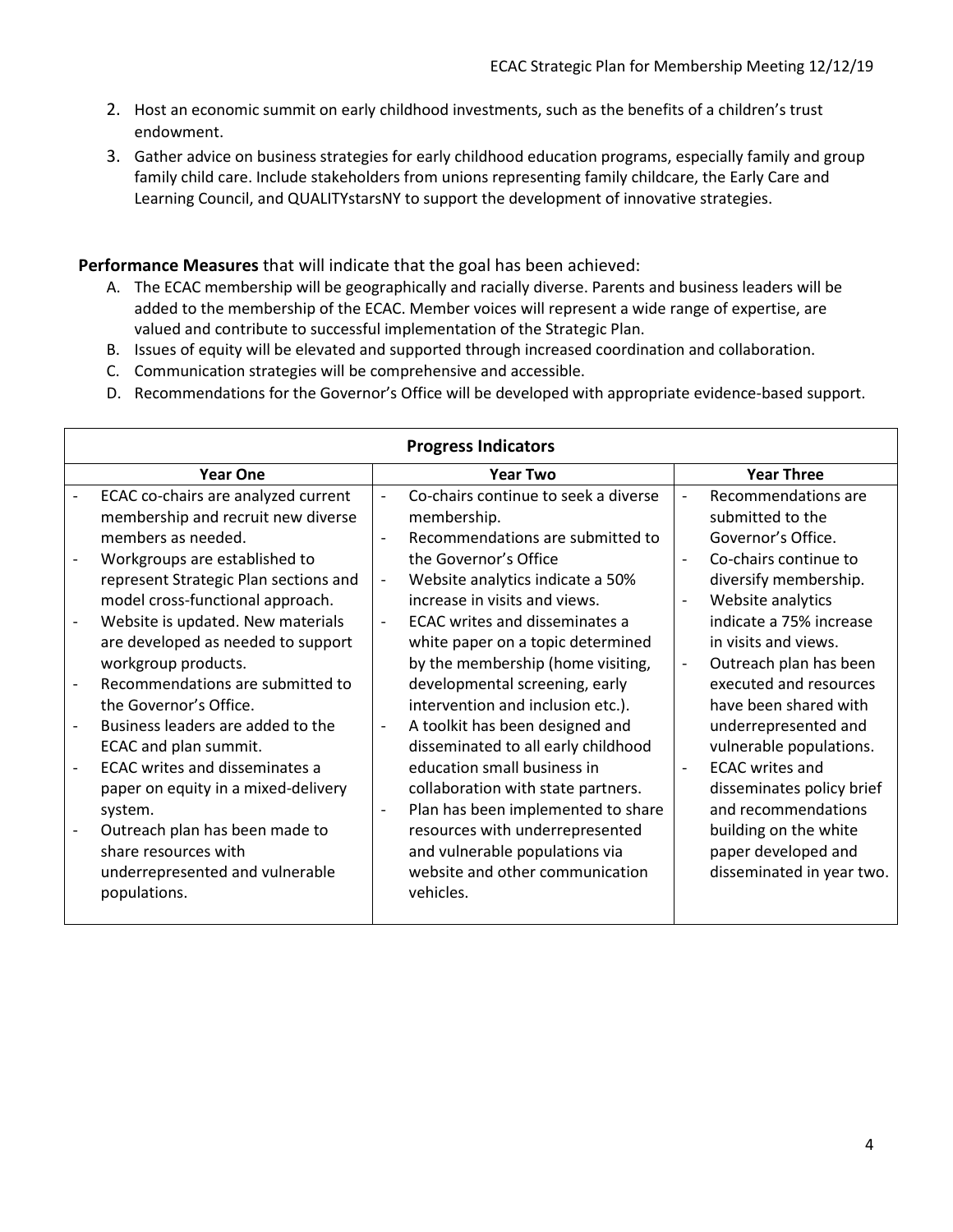# **GOAL 2**

**Family engagement and leadership are essential to inform ECAC early childhood system building efforts.**

#### **Objectives**

**2-A: Expand and amplify parent voices within the ECAC.** 

**2-B: Encourage best practices in the field to elevate parent engagement and promote family choice in early care and education.** 

**2-C**: **All New York State agencies model best practices in family engagement and support.** 

**GOAL 3 All New York State early childhood care and education programs are prepared to provide children and families with high quality settings, and have supportive services and resources in place to improve quality.** 

**Objectives** 

**3-A: Work to expand QUALITYstarsNY across the early childhood system, making it available to all providers who choose to participate**.

**3-B: Informed by a parent and family advisory group, create materials to support parent choice of early childhood education programs, and disseminate widely using the ECAC website, Parent Portal and other vehicles.** 

# **GOAL 4**

**All system building efforts are informed by a whole child perspective that includes mental health, oral health and physical health as integral for high-quality early care and education programs.**

**Objectives** 

**4-A: Support the implementation of the Pyramid Model, a framework for teaching social and emotional skills to children, teachers, families and other staff that interact with children.** 

**4-B: Create partnership forums with the Office of Mental Health and the Department of Health to address ways the ECAC can support whole-child health strategies to meet needs.**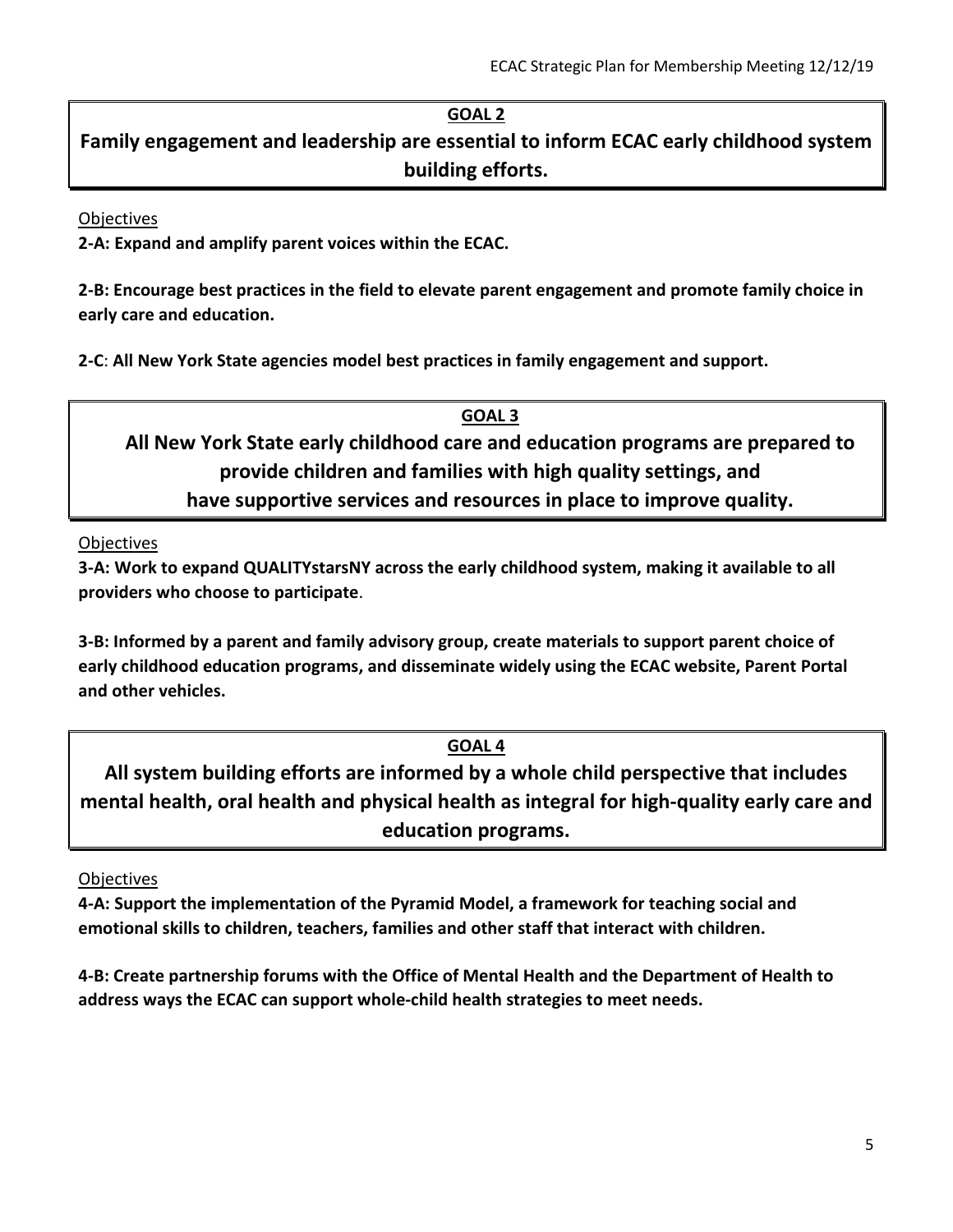# **GOAL 5**

**An increased number of successful partnerships will further develop the mixed-delivery system of high-quality early care and education programs.**

#### **Objectives**

**5-A: Learn from successful partnerships, actively support newly funded initiatives, and identify stakeholder interest for specific alignment opportunities, such as when children and families experience system transitions.**

**5-B: Engage early childhood programs and agencies in pursuit of partnership opportunities.**

**5-C: All families have knowledge and choice in high-quality early care and learning programs to meet their needs in health, education, mental health, disability, and family support.**

**GOAL 6 Comprehensive interdisciplinary strategies are in place to grow the workforce and to support children from birth through age five and their families.** 

**Objectives** 

**6-A: Provide guidance and support for developmentally appropriate and culturally-responsive expectations for all professionals working in contexts with infants, toddlers and young children and their families.** 

**6-B: Look for opportunities across all state agencies and systems where successful early childhood workforce strategies can be adopted, integrated or hosted.**

# **GOAL 7 The State's early childhood education workforce system, New York Works for Children, is fully implemented.**

## **Objectives**

**7-A: Support agreements to require the Aspire Registry for all ECCE programs to enhance practitioner's professional growth and program compliance.** 

**7-B: Offer strategies and recommendations to assure a system of competency-based workforce and professional development across all early care and education settings.**

**7-C: Career Center satellites, and the Early Childhood Leadership Initiative satellites, are expanded to all 10 Regional Economic Development Council (REDC) regions in the state.** 

**7-D: Support policies, practices and resources that improve statewide access for the ECCE workforce to earn degrees and certifications and model best practice guidelines.**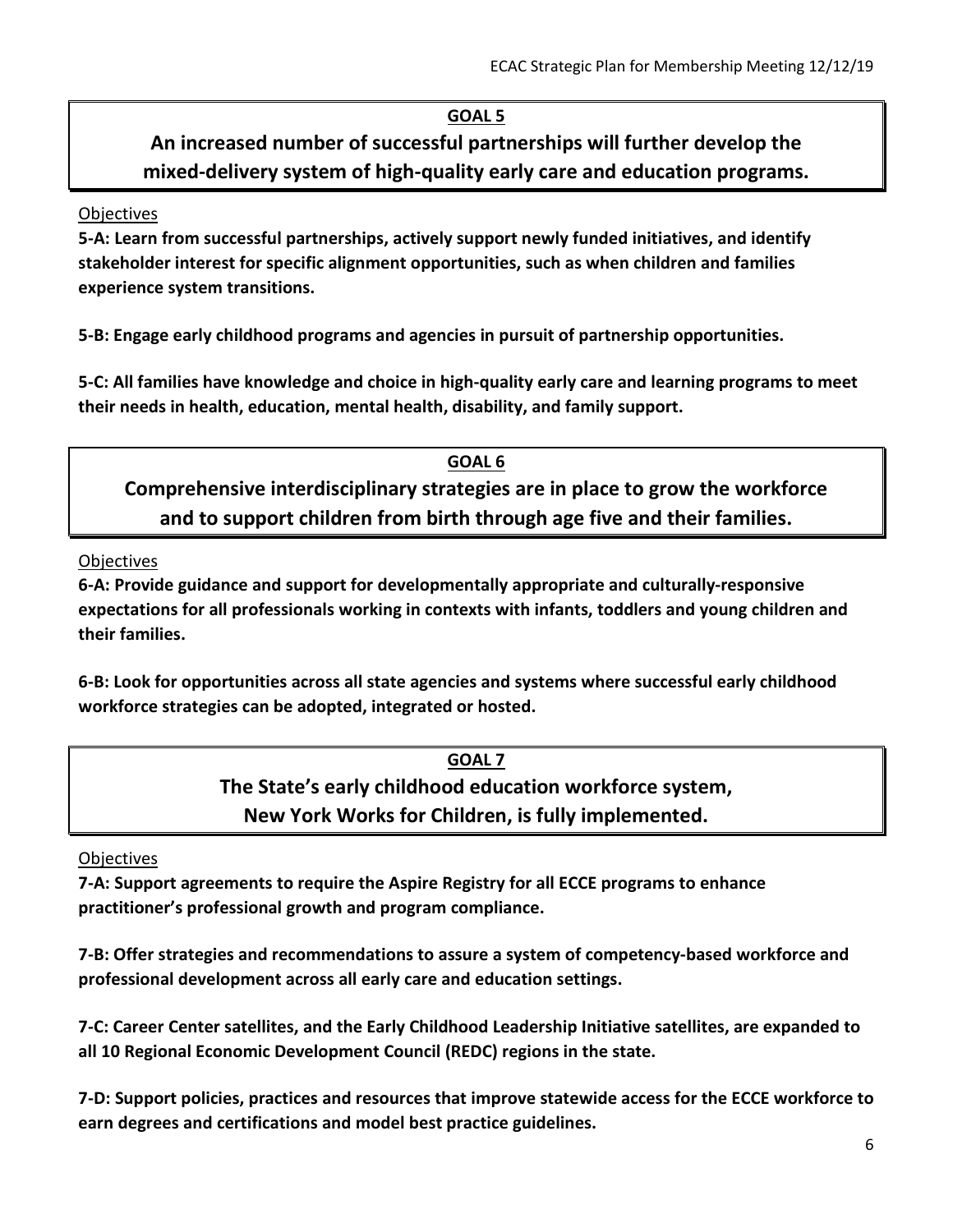**7-E: Engage stakeholders to develop policies, practices and collaborative activities that align higher education and early childhood workforce development strategies and best practices.**

# **GOAL 8**

# **Actionable short and long-term strategies are in place to fund essential elements for New York State's mixed-delivery system.**

**Objectives** 

**8-A: Develop and recommend strategies to fully fund the Early Childhood Integrated Data System (ECIDS).** 

**8-B: Create a new fiscal analysis of all allocated resources dedicated to young children in NYS to determine duplication, unmet need, and make new funding recommendations that include an emphasis on providing more responsive services to infants and toddlers.** 

**8-C: Continue collaborative efforts to develop concepts and white papers for innovative funding strategies, including issues addressing compensation for the early education workforce.**

**8-D: Develop and recommend strategies to fully fund QUALITYstarsNY statewide; ensuring that all children have access to high quality care and education.** 

**8-E: Join with partners to develop and recommend funding strategies for statewide enrollment in the Aspire Registry, and a three-year sustainability plan.** 

**8-F: Develop and implement an infrastructure of funding and support that incentivizes community partnerships and allows programs to blend and braid all applicable funding to increase access for all families.**

## **GOAL 9**

**An Early Childhood Integrated Data System (ECIDS) is created for tracking service delivery, outcomes and system improvements to drive accountability, policy development, funding and best practices across the state.** 

## **Objectives**

**9-A: Support the development of an Early Childhood Integrated Data System (ECIDS) that tracks all children from birth regarding the services/supports they receive, the programs that provide the services, and the staff and administrators who work in those programs.** 

**9-B: Use newly available data to inform public policy, communications, and collaboration.**